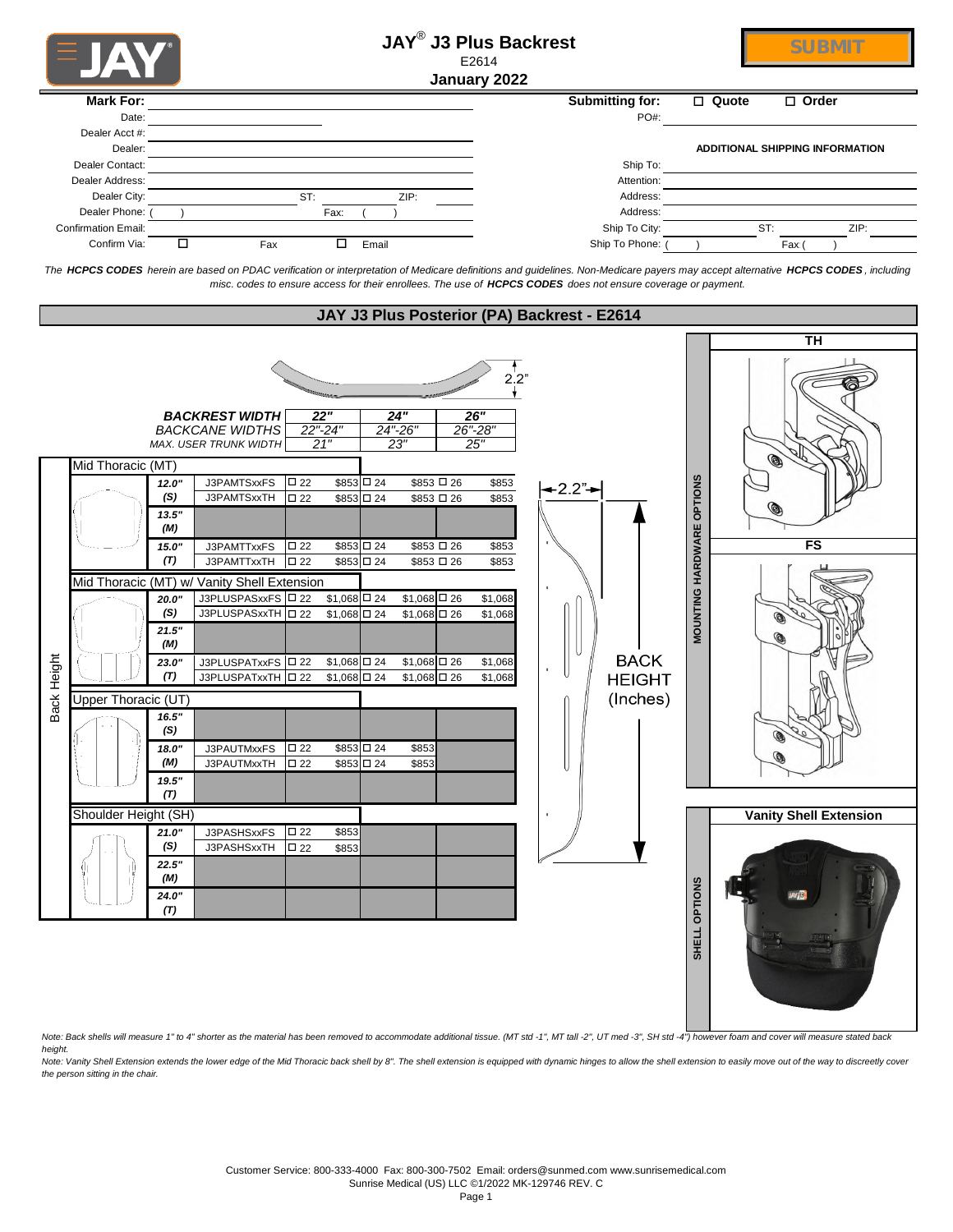|          |              |                                                                                                                                                           | <b>JAY J3 Back Accessories</b> |          |              |                                  |           |
|----------|--------------|-----------------------------------------------------------------------------------------------------------------------------------------------------------|--------------------------------|----------|--------------|----------------------------------|-----------|
|          |              | All JAY J3 Plus Back accessories are optional. All accessories will be factory mounted as much as possible to insure proper shipping (If selected below). |                                |          |              |                                  |           |
|          |              |                                                                                                                                                           | <b>SHIPPING INSTRUCTIONS</b>   |          |              |                                  |           |
| Option # | <b>HCPCS</b> | <b>Definition</b>                                                                                                                                         | Price                          | Option # | <b>HCPCS</b> | <b>Definition</b>                | Price     |
| N/A      |              | Ship Back on Chair (Chair to be ordered separately)                                                                                                       | <b>NC</b>                      | N/A      |              | Ship accessories mounted on back | <b>NC</b> |

## **Headrests**

*Use this section for selecting headrest. Head supports are not available on Mid Thoracic Back Shells*

# **STEP 1**

# **Select your HEADREST POST**

# *Please select one box from the below Headrest Mount & Bracket choices.*

| J3HEDX        | E1028 Axys Mount & Bracket                     | \$236.00 | J3HEDO | E1028 ONYX Mount & Bracket              | \$215.00 |
|---------------|------------------------------------------------|----------|--------|-----------------------------------------|----------|
| <b>J3HEDL</b> | E1028 LINX Mount & Bracket                     | \$301.00 | J3HEDC | E1028 Cobra Mount & Bracket             | \$301.00 |
| J3HEDL2       | <b>E1028</b> LINX <sup>2</sup> Mount & Bracket | \$333.00 | J3HEDF | E1028 Cobra Flip Back Mount and Bracket | \$376.00 |











# **STEP 2 Select your HEADREST PAD**

ONYX

# *Please select one box from the below Headrest Pad choices.*

| □      | 14          |       | E0955 J3PLSH14 - 14" Plush Pad            | \$186.00 |   | AAPS        | E0955 J3AAPS - Adjust-A-Plush Standard (Lg) | \$279.00 |
|--------|-------------|-------|-------------------------------------------|----------|---|-------------|---------------------------------------------|----------|
| $\Box$ | 10          | E0955 | J3PLSH10 - 10" Plush Pad                  | \$173.00 |   | AAPM        | E0955 J3AAPS - Adiust-A-Plush Medium        | \$279.00 |
| $\Box$ |             |       | E0955 J3PLSH8 - 8" Plush Pad              | \$173.00 |   | <b>AAPN</b> | E0955 J3AAPN - Adjust-A-Plush Narrow (Sm)   | \$279.00 |
| п      | <b>HUPL</b> |       | E0955 J3HUPL - HeadsUp Lrg: 5.3" Lng Arms | \$333.00 | □ | -CL         | E0955 J3CRDLLG - Lra Contour Cradle Pad     | \$166.00 |
| $\Box$ | <b>HUPM</b> | E0955 | J3HUPM - HeadsUp Med: 4.1" Sht Arms       | \$333.00 |   | CМ          | E0955 J3CRDLMD - Med Contour Cradle Pad     | \$154.00 |
| □      | <b>HUPS</b> | E0955 | J3HUPS - HeadsUp Sml: 3.5" Sht Arms       | \$333.00 | □ | PL          | E0955 J3CPLULG - Large C-Plush Pad          | \$166.00 |
|        |             |       |                                           |          |   | <b>PM</b>   | E0955 J3CPLUMD - Medium C-Plush Pad         | \$166.00 |

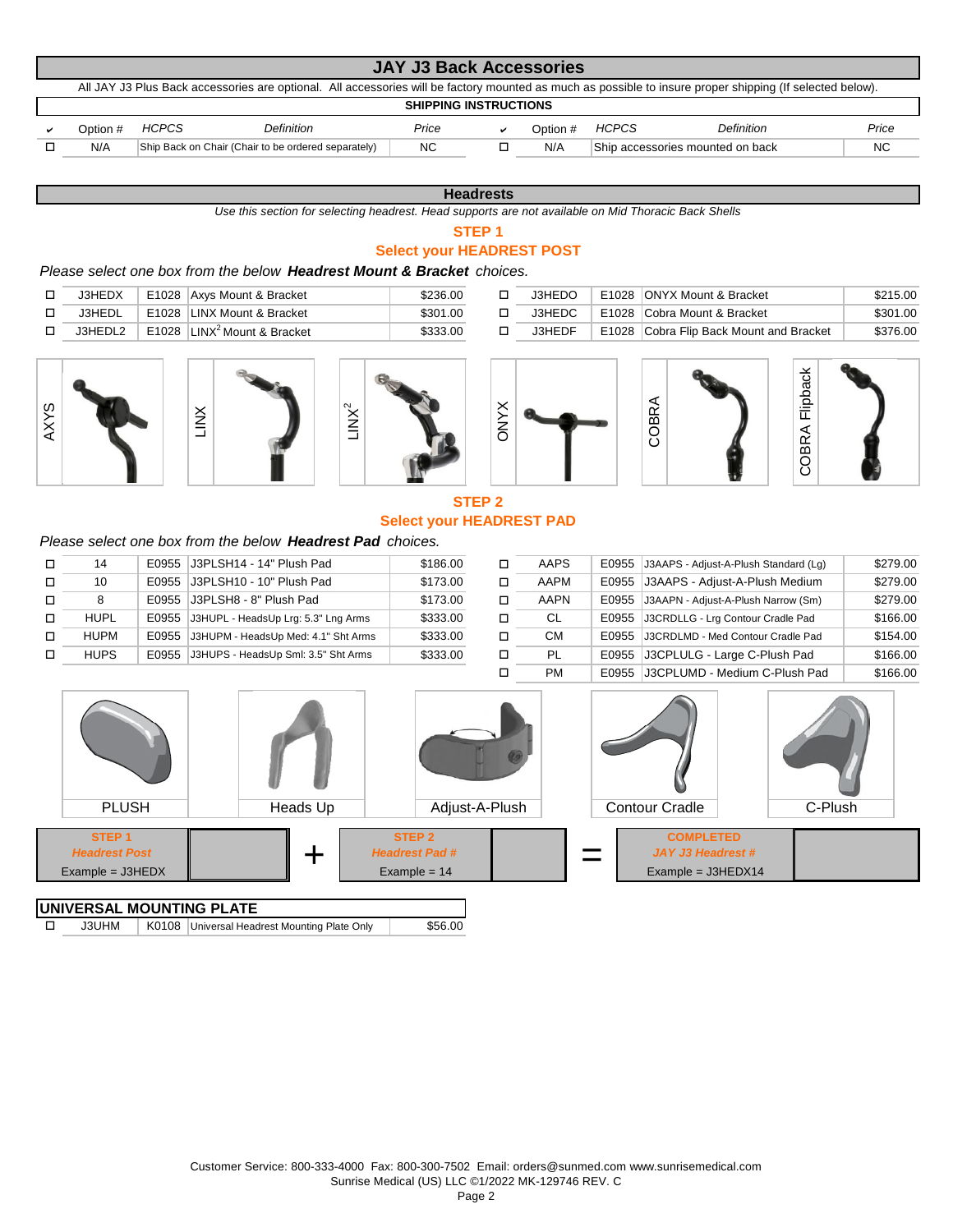|    |            |                                                                                                                      | <b>Lateral Supports</b>          |    |              |                                          |          |
|----|------------|----------------------------------------------------------------------------------------------------------------------|----------------------------------|----|--------------|------------------------------------------|----------|
|    |            | Use this section for selecting laterals and hardware. Lateral supports are not available on Mid Thoracic Back Shells |                                  |    |              |                                          |          |
|    |            |                                                                                                                      | Lateral Thoracic Support (Fixed) |    |              |                                          |          |
|    |            | Includes fixed mounting hardware. Lateral pads use 3DX covers with 1/2" Sunmate foam in the core                     |                                  |    |              |                                          |          |
| п. | J3LAT4X4FX | E0956 LATERAL 4" Depth X 4" Height FIXED                                                                             | \$269.00                         |    | □ J3LAT6X4FX | E0956 LATERAL 6" Depth X 4" Height FIXED | \$269.00 |
| п. | J3LAT4X5FX | E0956 LATERAL 4" Depth X 5" Height FIXED                                                                             | \$269.00                         | П. | J3LAT6X5FX   | E0956 LATERAL 6" Depth X 5" Height FIXED | \$269.00 |
|    | J3LAT4x6FX | E0956 LATERAL 4" Depth X 6" Height FIXED                                                                             | \$269.00                         | п. | J3LAT6X6FX   | E0956 LATERAL 6" Depth X 6" Height FIXED | \$269.00 |
|    |            |                                                                                                                      |                                  |    |              |                                          |          |

|                   |       |                                     |          |    | J3 Swing-Away Lateral Thoracic Support (Pairs) |       |                                     |          |
|-------------------|-------|-------------------------------------|----------|----|------------------------------------------------|-------|-------------------------------------|----------|
| $\Box$ J3LAT4X4SA |       | LAT 4X4 W/ S/A MOUNTS - PR          | \$836.00 | П. | J3LAT6X4SA                                     |       | LAT 6X4 W/ S/A MOUNTS - PR          | \$836.00 |
| J3LAT4X4          | E0956 | LATERAL 4" Depth X 4" Height - PAIR | \$270.00 |    | J3LAT6X4                                       | E0956 | LATERAL 6" Depth X 4" Height - PAIR | \$270.00 |
| J3SAMNT           | E1028 | LATERAL SWING AWAY MOUNT - PAIR     | \$566.00 |    | J3SAMNT                                        | E1028 | LATERAL SWING AWAY MOUNT - PAIR     | \$566.00 |
| $\Box$ J3LAT4X5SA |       | LAT 4X5 W/ S/A MOUNTS - PR          | \$836.00 |    | <b>J3LAT6X5SA</b>                              |       | LAT 6X5 W/ S/A MOUNTS - PR          | \$836.00 |
| J3LAT4X5          | E0956 | LATERAL 4" Depth X 5" Height - PAIR | \$270.00 |    | J3LAT6X5                                       | E0956 | LATERAL 6" Depth X 5" Height - PAIR | \$270.00 |
| J3SAMNT           | E1028 | LATERAL SWING AWAY MOUNT - PAIR     | \$566.00 |    | J3SAMNT                                        | E1028 | LATERAL SWING AWAY MOUNT - PAIR     | \$566.00 |
| $\Box$ J3LAT4X6SA |       | LAT 4X6 W/ S/A MOUNTS - PR          | \$836.00 | п. | <b>J3LAT6X6SA</b>                              |       | LAT 6X6 W/ S/A MOUNTS - PR          | \$836.00 |
| J3LAT4X6          | E0956 | LATERAL 4" Depth X 6" Height - PAIR | \$270.00 |    | J3LAT6X6                                       | E0956 | LATERAL 6" Depth X 6" Height - PAIR | \$270.00 |
| J3SAMNT           | E1028 | LATERAL SWING AWAY MOUNT - PAIR     | \$566.00 |    | J3SAMNT                                        | E1028 | LATERAL SWING AWAY MOUNT - PAIR     | \$566.00 |

### NEW! **Swing-Away Lateral Thoracic Support**

Includes: Swing-away mounting hardware, left and right lateral are independent. Different types and sizes can be selected for each side.

|    |                  |       | Left Side                       |          |    |                  |       | <b>Right Side</b>    |
|----|------------------|-------|---------------------------------|----------|----|------------------|-------|----------------------|
| п. | <b>JLATSA44L</b> |       | LAT 4X4 W/ S/A MOUNTS - LH      | \$418.00 | П. | <b>JLATSA44R</b> |       | LAT 4X4 W/ S/A       |
|    | JLAT4X4          | E0956 | Lateral 4" Depth X 4" Height    | \$135.00 |    | JLAT4X4          | E0956 | Lateral 4" Depth X 4 |
|    | <b>JSAMNTL</b>   | E1028 | Lateral Swing Away Mount - Left | \$283.00 |    | <b>JSAMNTR</b>   | E1028 | Lateral Swing Away   |
|    | <b>JLATSA45L</b> |       | LAT 4X5 W/ S/A MOUNTS - LH      | \$418.00 | п. | <b>JLATSA45R</b> |       | LAT 4X5 W/ S/A       |
|    | JLAT4X5          | E0956 | LATERAL 4" Depth X 5" Height    | \$135.00 |    | JLAT4X5          | E0956 | Lateral 4" Depth X 5 |
|    | <b>JSAMNTRL</b>  | E1028 | Lateral Swing Away Mount - Left | \$283.00 |    | <b>JSAMNTR</b>   | E1028 | Lateral Swing Away   |
| п  | <b>JLATSA46L</b> |       | LAT 4X6 W/ S/A MOUNTS - LH      | \$418.00 |    | <b>JLATSA46R</b> |       | LAT 4X6 W/ S/A       |
|    | JLAT4X6          | E0956 | LATERAL 4" Depth X 6" Height    | \$135.00 |    | JLAT4X6          | E0956 | Lateral 4" Depth X 6 |
|    | <b>JSAMNTL</b>   | E1028 | Lateral Swing Away Mount - Left | \$283.00 |    | <b>JSAMNTR</b>   | E1028 | Lateral Swing Away   |
| п. | <b>JLATSA64L</b> |       | LAT 6X4 W/ S/A MOUNTS - LH      | \$418.00 | п. | <b>JLATSA64R</b> |       | LAT 6X4 W/ S/A       |
|    | JLAT6X4          | E0956 | LATERAL 6" Depth X 4" Height    | \$135.00 |    | JLAT6X4          | E0956 | Lateral 6" Depth X 4 |
|    | <b>JSAMNTL</b>   | E1028 | Lateral Swing Away Mount - Left | \$283.00 |    | <b>JSAMNTR</b>   | E1028 | Lateral Swing Away   |
| п  | <b>JLATSA65L</b> |       | LAT 6X5 W/ S/A MOUNTS - LH      | \$418.00 | п. | <b>JLATSA65R</b> |       | LAT 6X5 W/ S/A       |
|    | JLAT6X5          | E0956 | LATERAL 6" Depth X 5" Height    | \$135.00 |    | JLAT6X5          | E0956 | Lateral 6" Depth X 5 |
|    | <b>JSAMNTL</b>   | E1028 | Lateral Swing Away Mount - Left | \$283.00 |    | <b>JSAMNTR</b>   | E1028 | Lateral Swing Away   |
|    | <b>JLATSA66L</b> |       | LAT 6X6 W/ S/A MOUNTS - LH      | \$418.00 | п. | <b>JLATSA66R</b> |       | LAT 6X6 W/ S/A       |
|    | JLAT6X6          | E0956 | LATERAL 6" Depth X 6" Height    | \$135.00 |    | JLAT6X6          | E0956 | Lateral 6" Depth X 6 |
|    | <b>JSAMNTL</b>   | E1028 | Lateral Swing Away Mount - Left | \$283.00 |    | <b>JSAMNTR</b>   | E1028 | Lateral Swing Away   |
|    |                  |       |                                 |          |    |                  |       |                      |

|                  |       | Left Side                       |          |    |                  |       | <b>Right Side</b>                |          |
|------------------|-------|---------------------------------|----------|----|------------------|-------|----------------------------------|----------|
| JLATSA44L        |       | LAT 4X4 W/ S/A MOUNTS - LH      | \$418.00 |    | <b>JLATSA44R</b> |       | LAT 4X4 W/ S/A MOUNTS - RH       | \$418.00 |
| JLAT4X4          | E0956 | Lateral 4" Depth X 4" Height    | \$135.00 |    | JLAT4X4          | E0956 | Lateral 4" Depth X 4" Height     | \$135.00 |
| JSAMNTL          | E1028 | Lateral Swing Away Mount - Left | \$283.00 |    | <b>JSAMNTR</b>   | E1028 | Lateral Swing Away Mount - Right | \$283.00 |
| <b>JLATSA45L</b> |       | LAT 4X5 W/ S/A MOUNTS - LH      | \$418.00 | П. | <b>JLATSA45R</b> |       | LAT 4X5 W/ S/A MOUNTS - RH       | \$283.00 |
| JLAT4X5          | E0956 | LATERAL 4" Depth X 5" Height    | \$135.00 |    | JLAT4X5          | E0956 | Lateral 4" Depth X 5" Height     | \$135.00 |
| <b>JSAMNTRL</b>  | E1028 | Lateral Swing Away Mount - Left | \$283.00 |    | <b>JSAMNTR</b>   | E1028 | Lateral Swing Away Mount - Right | \$283.00 |
| <b>JLATSA46L</b> |       | LAT 4X6 W/ S/A MOUNTS - LH      | \$418.00 | П. | <b>JLATSA46R</b> |       | LAT 4X6 W/ S/A MOUNTS - RH       | \$418.00 |
| JLAT4X6          | E0956 | LATERAL 4" Depth X 6" Height    | \$135.00 |    | JLAT4X6          | E0956 | Lateral 4" Depth X 6" Height     | \$135.00 |
| <b>JSAMNTL</b>   | E1028 | Lateral Swing Away Mount - Left | \$283.00 |    | <b>JSAMNTR</b>   | E1028 | Lateral Swing Away Mount - Right | \$283.00 |
| JLATSA64L        |       | LAT 6X4 W/ S/A MOUNTS - LH      | \$418.00 | □  | <b>JLATSA64R</b> |       | LAT 6X4 W/ S/A MOUNTS - RH       | \$418.00 |
| JLAT6X4          | E0956 | LATERAL 6" Depth X 4" Height    | \$135.00 |    | JLAT6X4          | E0956 | Lateral 6" Depth X 4" Height     | \$135.00 |
| <b>JSAMNTL</b>   | E1028 | Lateral Swing Away Mount - Left | \$283.00 |    | <b>JSAMNTR</b>   | E1028 | Lateral Swing Away Mount - Right | \$283.00 |
| JLATSA65L        |       | LAT 6X5 W/ S/A MOUNTS - LH      | \$418.00 | □  | <b>JLATSA65R</b> |       | LAT 6X5 W/ S/A MOUNTS - RH       | \$418.00 |
| JLAT6X5          | E0956 | LATERAL 6" Depth X 5" Height    | \$135.00 |    | JLAT6X5          | E0956 | Lateral 6" Depth X 5" Height     | \$135.00 |
| JSAMNTL          | E1028 | Lateral Swing Away Mount - Left | \$283.00 |    | <b>JSAMNTR</b>   | E1028 | Lateral Swing Away Mount - Right | \$283.00 |
| JLATSA66L        |       | LAT 6X6 W/ S/A MOUNTS - LH      | \$418.00 | П. | <b>JLATSA66R</b> |       | LAT 6X6 W/ S/A MOUNTS - RH       | \$418.00 |
| JLAT6X6          | E0956 | LATERAL 6" Depth X 6" Height    | \$135.00 |    | JLAT6X6          | E0956 | Lateral 6" Depth X 6" Height     | \$135.00 |
| <b>JSAMNTL</b>   | E1028 | Lateral Swing Away Mount - Left | \$283.00 |    | <b>JSAMNTR</b>   | E1028 | Lateral Swing Away Mount - Right | \$283.00 |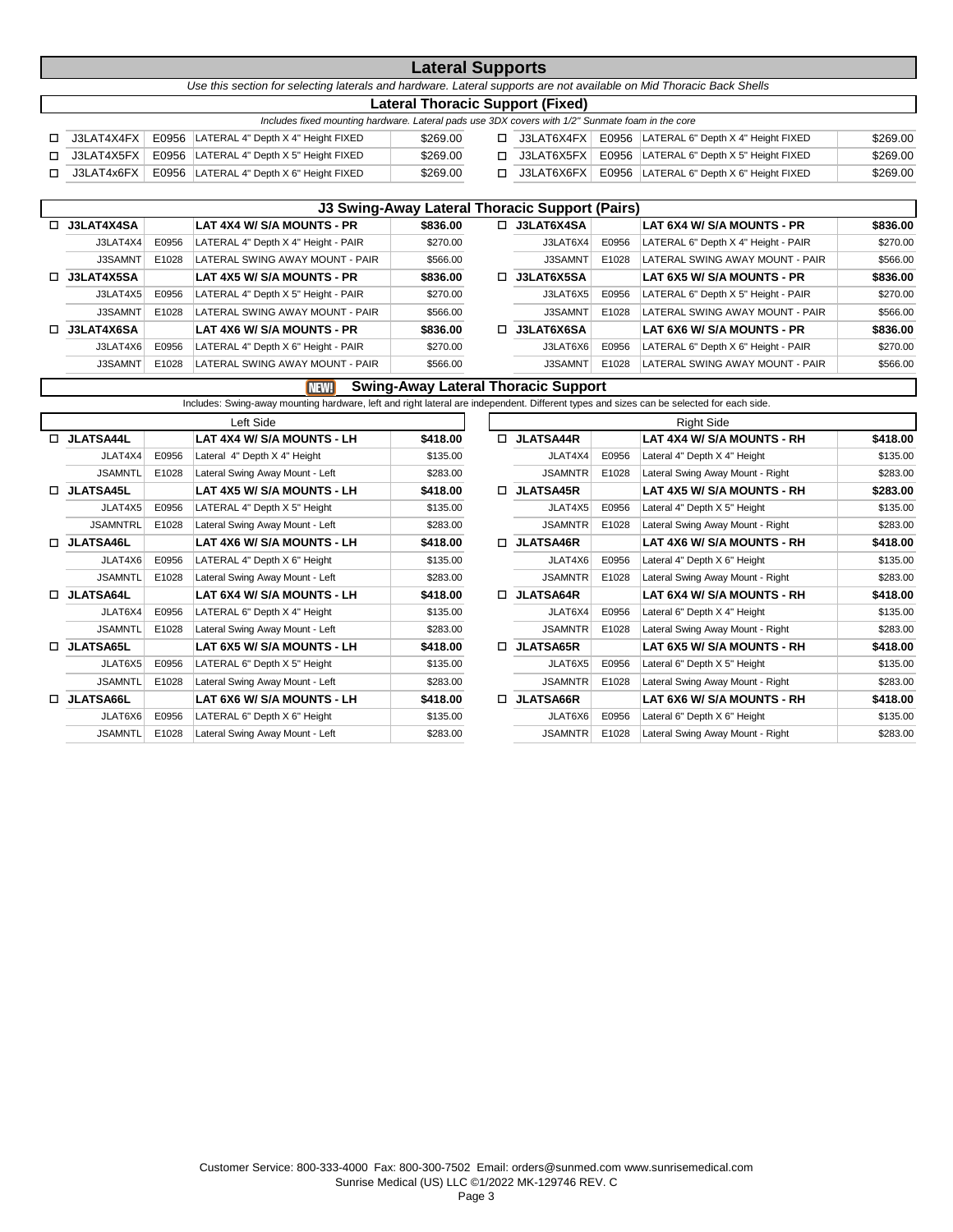# **Spine-Align Positioning Componets**

*J3 Plus Backs come standard with a small and large lumbar.*

# **SPINE-ALIGN MINI FIT KIT 1**

| Includes: 3 wedges, 2 lateral shims, and 2 posterior/lateral pelvic positioning pads. |          | Includes: 5 wedges, 2 lat shims, 2 post/lat pelvic, 1 lg lumbar, 1 flat shim, and 1 curved |
|---------------------------------------------------------------------------------------|----------|--------------------------------------------------------------------------------------------|
| J3SPNK122   K0108   SPINE-ALIGN MINI FIT KIT 1 (22"-26")                              | \$108.00 | J3SPNK222   K0108 SPINE-ALIGN MINI FIT KIT 2 (22"-26")                                     |
| <b>LARGE LUMBAR PADS</b> (Back Width) ( $W'' \times H'' \times D''$ )                 |          | <b>SMALL LUMBAR PADS</b> (Back Width) (W" x H" x D")                                       |
| J3SPNLL22   K0108   LG LUMBAR (22"-26") (9.5" x 7" x 1.6")                            | \$47.00  | J3SPNSL22   K0108   SML LUMBAR (22"-26") (9.5" x 4.3" x 1")<br>п.                          |
| <b>WEDGES</b> (Back Width) ( $W''$ x H" x D")                                         |          | <b>OTHER INDIVIDUAL SPINE-ALIGN COMPONENTS</b>                                             |
| $12$ CDNIME 22   KO108   MEDCES (22"-26") (Q 5" y 6 5" y 1 6")<br>m.                  | Q2500    | K0108 Cuniod Shim<br><b>RODNOD</b><br><b>m</b>                                             |

|    |                                                                                      |           |                                                |                    |          |         |   |                     | <u>U INL-ALIUN MINI I II INI Z</u> |                                                      |                                                                                            |                        |
|----|--------------------------------------------------------------------------------------|-----------|------------------------------------------------|--------------------|----------|---------|---|---------------------|------------------------------------|------------------------------------------------------|--------------------------------------------------------------------------------------------|------------------------|
|    | ncludes: 3 wedges, 2 lateral shims, and 2 posterior/lateral pelvic positioning pads. |           |                                                |                    |          |         |   |                     |                                    |                                                      | Includes: 5 wedges, 2 lat shims, 2 post/lat pelvic, 1 lg lumbar, 1 flat shim, and 1 curved |                        |
| □  | J3SPNK122                                                                            | K0108     | SPINE-ALIGN MINI FIT KIT 1 (22"-26")           |                    | \$108.00 |         | □ | J3SPNK222           | K0108                              |                                                      | SPINE-ALIGN MINI FIT KIT 2 (22"-26")                                                       | \$149.00               |
|    | <b>ARGE LUMBAR PADS</b> (Back Width) (W" $x$ H" $x$ D")                              |           |                                                |                    |          |         |   |                     |                                    | <b>SMALL LUMBAR PADS</b> (Back Width) (W" x H" x D") |                                                                                            |                        |
| О. | J3SPNLL22                                                                            |           | K0108   LG LUMBAR (22"-26") (9.5" x 7" x 1.6") |                    |          | \$47.00 | ◻ | J3SPNSL22           | K0108                              |                                                      | SML LUMBAR (22"-26") (9.5" x 4.3" x 1")                                                    | \$45.00                |
|    | <b>VEDGES</b> (Back Width) (W" x H" x D")                                            |           |                                                |                    |          |         |   |                     |                                    |                                                      | IOTHER INDIVIDUAL SPINE-ALIGN COMPONENTS                                                   |                        |
| П. | J3SPNWE22                                                                            |           | K0108   WEDGES (22"-26") (9.5" x 6.5" x 1.6")  |                    |          | \$35.00 | □ | <b>J3SPNCR</b>      | K0108                              | Curved Shim                                          |                                                                                            | \$26.00                |
|    |                                                                                      |           |                                                |                    |          |         | □ | J3SPNBS             | K0108                              | Small Bean Bag                                       |                                                                                            | \$29.00                |
|    |                                                                                      |           |                                                |                    |          |         | □ | <b>J3SPNFL</b>      | K0108                              | Flat Shim                                            |                                                                                            | \$26.00                |
|    |                                                                                      |           |                                                |                    |          |         |   | J3SPNBL             | K0108                              | Large Bean Bag                                       |                                                                                            | \$32.00                |
|    |                                                                                      |           |                                                |                    |          |         | п | J3SPNLS             | K0108                              | Lateral Shim                                         |                                                                                            | \$51.00                |
|    |                                                                                      |           |                                                |                    |          |         | □ | J3SPNLP             | K0108                              | Posterior/Lateral Pelvic                             |                                                                                            | \$51.00                |
|    |                                                                                      |           |                                                |                    |          |         |   |                     |                                    |                                                      |                                                                                            |                        |
|    | <b>Sm Lumbar</b>                                                                     | Lg Lumbar | Wedge                                          | <b>Curved Slim</b> |          | Flat    |   | <b>Lateral Slim</b> |                                    | Sm Bean Bag                                          | Lg Bean Bag                                                                                | <b>Post/Lat Pelvic</b> |
|    |                                                                                      |           |                                                |                    |          |         |   |                     |                                    |                                                      |                                                                                            |                        |









| <b>Lateral Slim</b> |  |
|---------------------|--|
| 2.4"                |  |
| 4.3"                |  |
|                     |  |

| ateral Slim |
|-------------|
| 2.4"        |
| 4.3"        |
| г"          |

| Sm Bean Bag |
|-------------|
| 6"          |
| 4.5"        |
| 0.75"       |